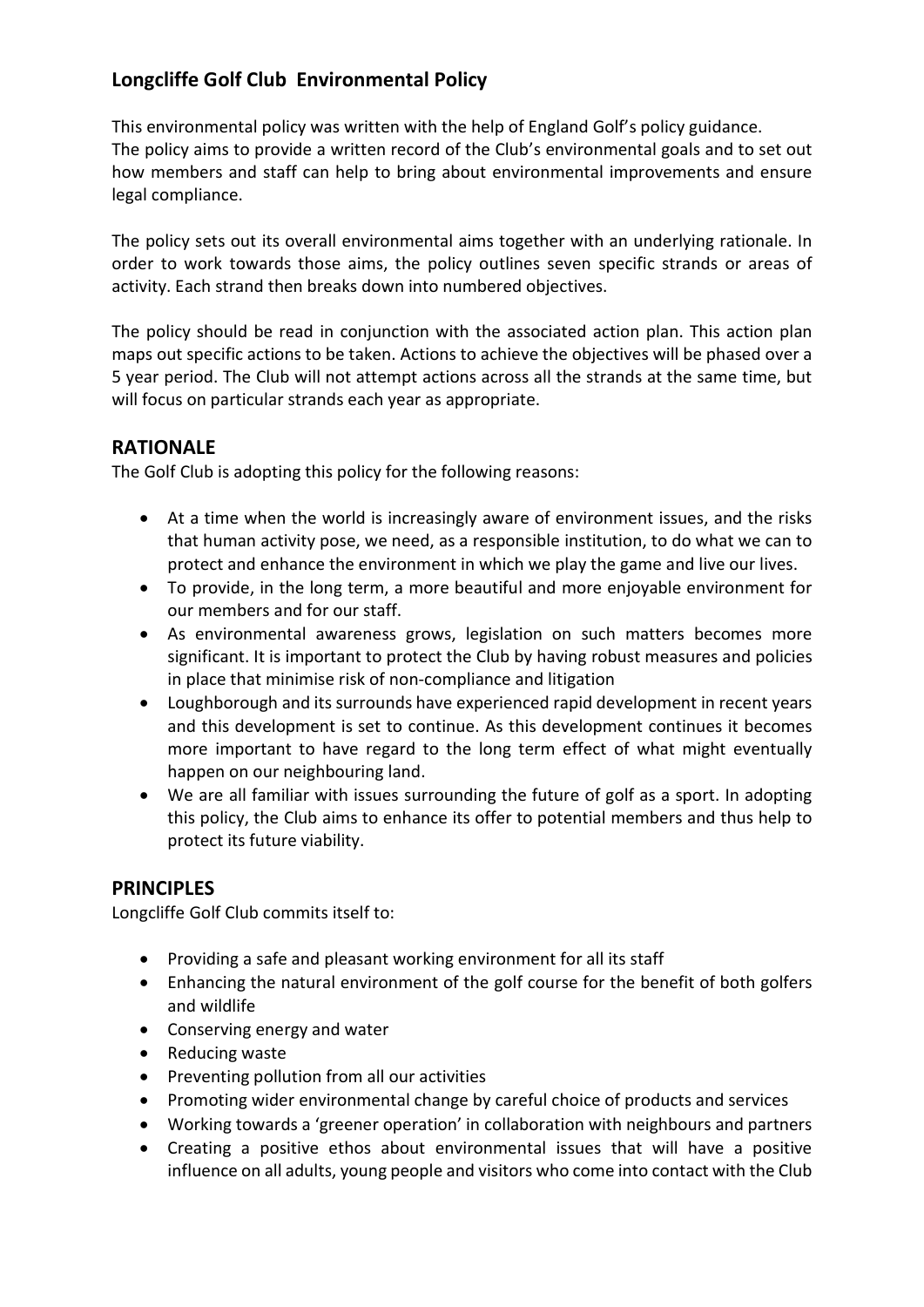As far as is reasonably possible, the Club's directors will support all parties to ensure that this policy is implemented across all the activities of the Club and will periodically review the effectiveness of the policy.

The Club will form an Environmental Working Group (EWG) to drive the policy forward. This group will report periodically to the directors and to the members as well as providing news of progress through newsletters, a noticeboard and other means.

The EWG will seek to identify and recruit any expertise and experience that exists among members.

# **STRANDS**

In order to work practically towards the principles outlined above, the Club will organise its actions into a number of strands. Each strand will break down into a small number of related objectives. Work will be planned each year to align with these strands and objectives. The strands will identify general areas for action; the objectives will be more specific. Specific actions planned for a time period will be drawn up in the form of Action Plans.

It will not be practical or possible to have an equal focus on all the strands of action at the same time. Instead, the Club, through its EWG, and in consultation with directors and the Head Greenkeeper will prioritise actions according to the circumstances, taking account of

- Opportunities that arise
- Budget constraints
- Progress made

The strands of action are:

## 1. Flora and Fauna and nature conservation

- 2. Water use
- 3. Energy use
- 4. Waste and recycling
- 5. Chemical use
- 6. Purchasing
- 7. Education and training

Many of these strands of action will involve contacting and working with other bodies, e.g. local authorities, grant bodies, wildlife and nature bodies, planning authorities, local community groups and neighbours.

Rather than being presented as a separate strand, liaising with partner bodies is a kind of action which appears across all strands.

Throughout this Policy the word "We" refers to the Directors, the Head Greenkeeper and the EWG though the Directors may delegate the practical tasks to the Head Greenkeeper and / or the EWG

# STRAND 1 FLORA AND FAUNA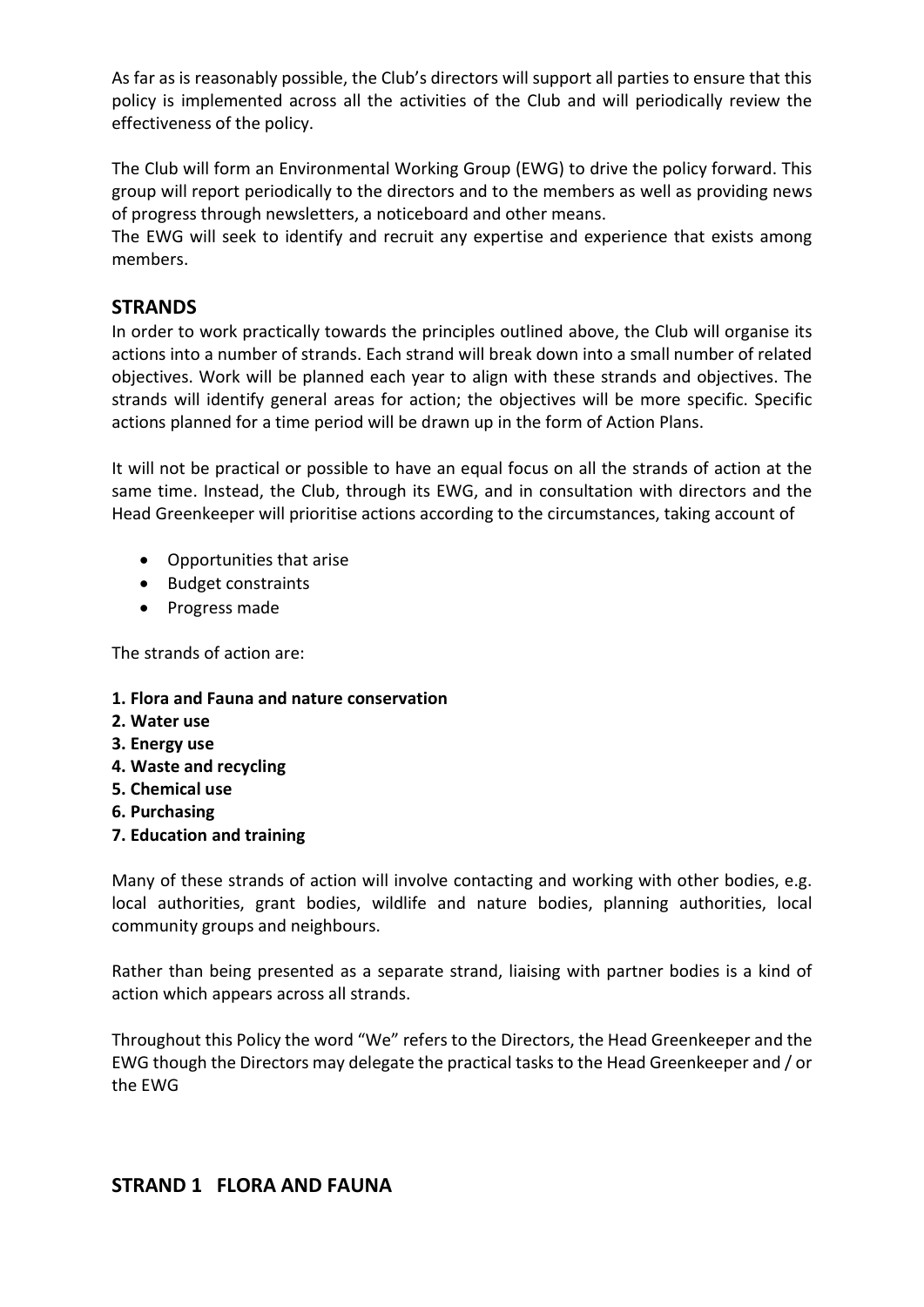The golf course has the potential to be of significant value in promoting wildlife but a balance must be struck between the needs of a functioning golf course and wildlife needs; though these need not be incompatible.

# 1.1 Protected species

- We will research and take advice with regard to protected and rare species on the golf course

- Any protected or rare species present on the course will be identified to members and visitors

- Course management will be developed to take account of protected or rare species

## 1.2 Out of play habitats

- We will identify potential out-of-play habitats

- Plans will be developed for the management and enhancement of these habitat areas

## 1.3 Birds and Bats

- We will seek advice from nature agencies concerning bird life and bats around the course - Plans will be developed to enhance habitats for the growth and diversity of birdlife and bats

- The development of birdlife and bats around the course will be monitored, partly by means of a sightings list on an 'Environment' noticeboard.

## 1.4 Mammals and invertebrates

-We will endeavour to protect, improve and expand areas which may provide suitable habitats for these creatures. However, this will not be done in any way that has any detrimental effect on the golf course.

## 1.5 Invasive species

- We will research the invasive non-native species listed under Schedule 9 of the Wildlife and Countryside Act 1981 and Weeds Act 1959 and, by liaising with the Head Greenkeeper, will ensure that these species are not purchased or otherwise introduced on to the golf course. - Advice will be sought regarding the management any existing invasive/non-native species. This will include "woodland management" and appropriate actions will be taken in consultation with the Directors and the Head Greenkeeper.

# STRAND 2 WATER USE

Water is a shared resource and must be fairly balanced between the needs of the Golf Club, other local services and homeowners and local wildlife. We must ensure that we do not use more water than our local water environment can sustain, and that we do not pollute our local environment.

## 2.1 Recording water usage and increasing efficiency

-We will continue to measure water usage on the course and keep it to a minimum.

## 2.2 Treatment of washdown water

- We will seek advice on the treatment and disposal of washdown water and any associated legal requirements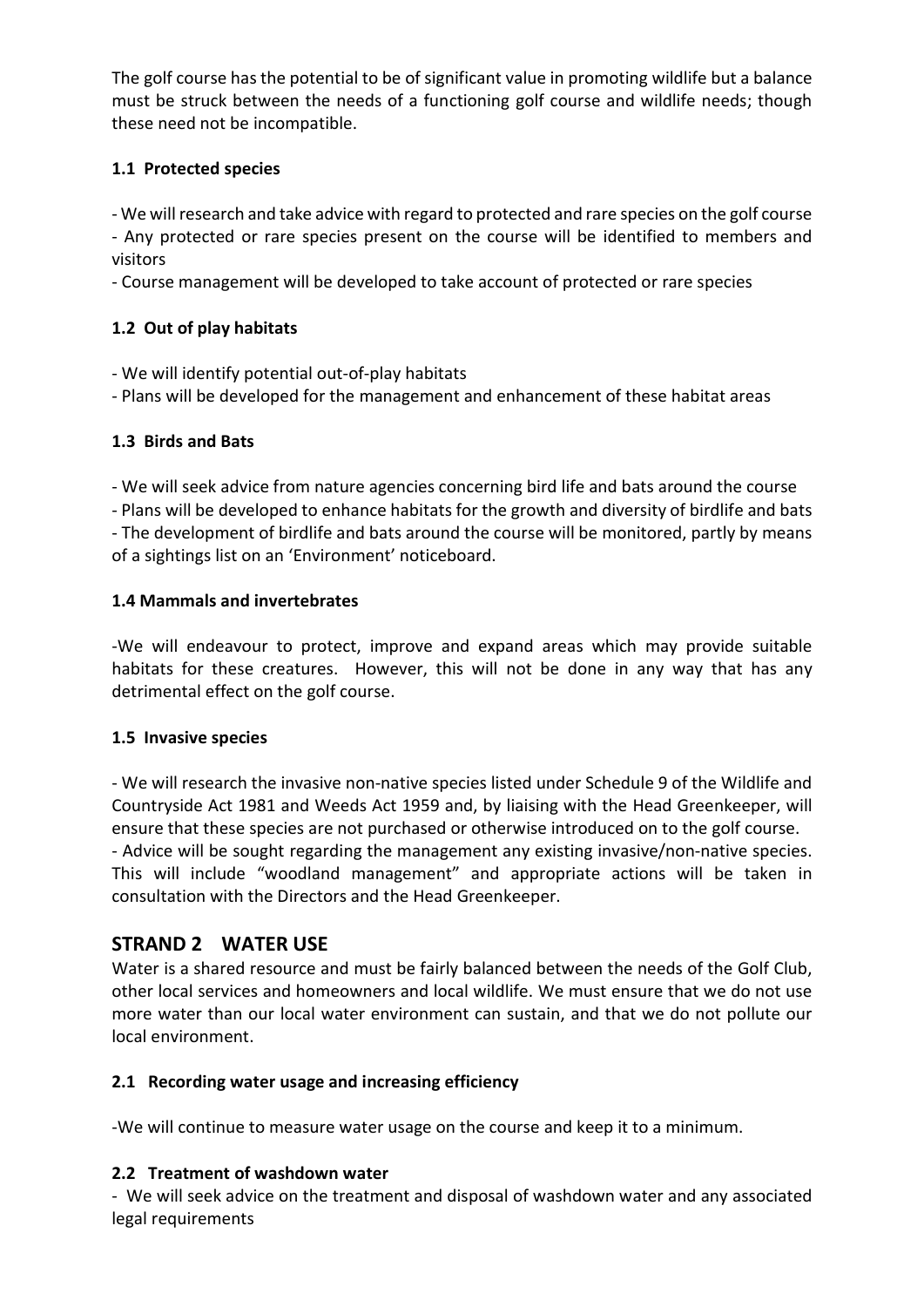- We will plan for measures to be legally compliant within a reasonable timescale, if necessary
- Washdown facilities will be regularly checked

## 2.2 Alternative irrigation sources

- We have dug a bore hole for water extraction for use on the course and will continue to comply with water extraction regulations

- We will continue to measure water use on the course

# STRAND 3 ENERGY USE

Saving energy has positive environmental and financial benefits.

#### 3.1 Recording and reducing energy and energy costs

- We have installed a bio mass wood-pellet-burner boiler
- We have installed solar panels
- Both of the above provide the Club with green energy which is efficient and cost effective

#### 3.2 Alternative energy sources

- We will keep energy supply under review and as the technology changes and improves we will, at the appropriate time, consider alternative sources of energy

- We will liaise with a consultant re carbon sequestration on the course

## STRAND 4 Waste and recycling

Waste is created in all areas of the golf club. Reducing waste can have significant environmental and financial benefits. In particular, reducing plastic usage and waste is a growing global issue to which we should respond.

#### 4.1 Waste and recycling compliance

- We will investigate legal requirements surrounding waste and refuse management, taking advice from the appropriate authorities

- Having conducted an audit of our current practice regarding waste disposal, we will work with local authorities to manage our waste and recycling operations more effectively

- Staff and partners working at the Golf Club need to be fully aware of waste and recycling issues and how they can contribute to a cleaner, 'greener' operation. This will include replacing the current rubbish bins in and around the course with recycling bins for plastic, paper, glass and tins as well as general rubbish. We will also liaise with Paul Price re the replacement of single-use plastic cups

-Members of the Club and visitors will be made aware of the Club's policies with regard to recycling and all will be encouraged to recycle their rubbish appropriately

-The Club's sewage disposal system currently uses an aerator / digestor which in turn feeds into a reed bed. Its effectiveness, considering the increased use of clubhouse since installation, is under review. Aerator and reed performance should be regularly tested and maintenance should be carried out annually.

#### 4.2 Plastic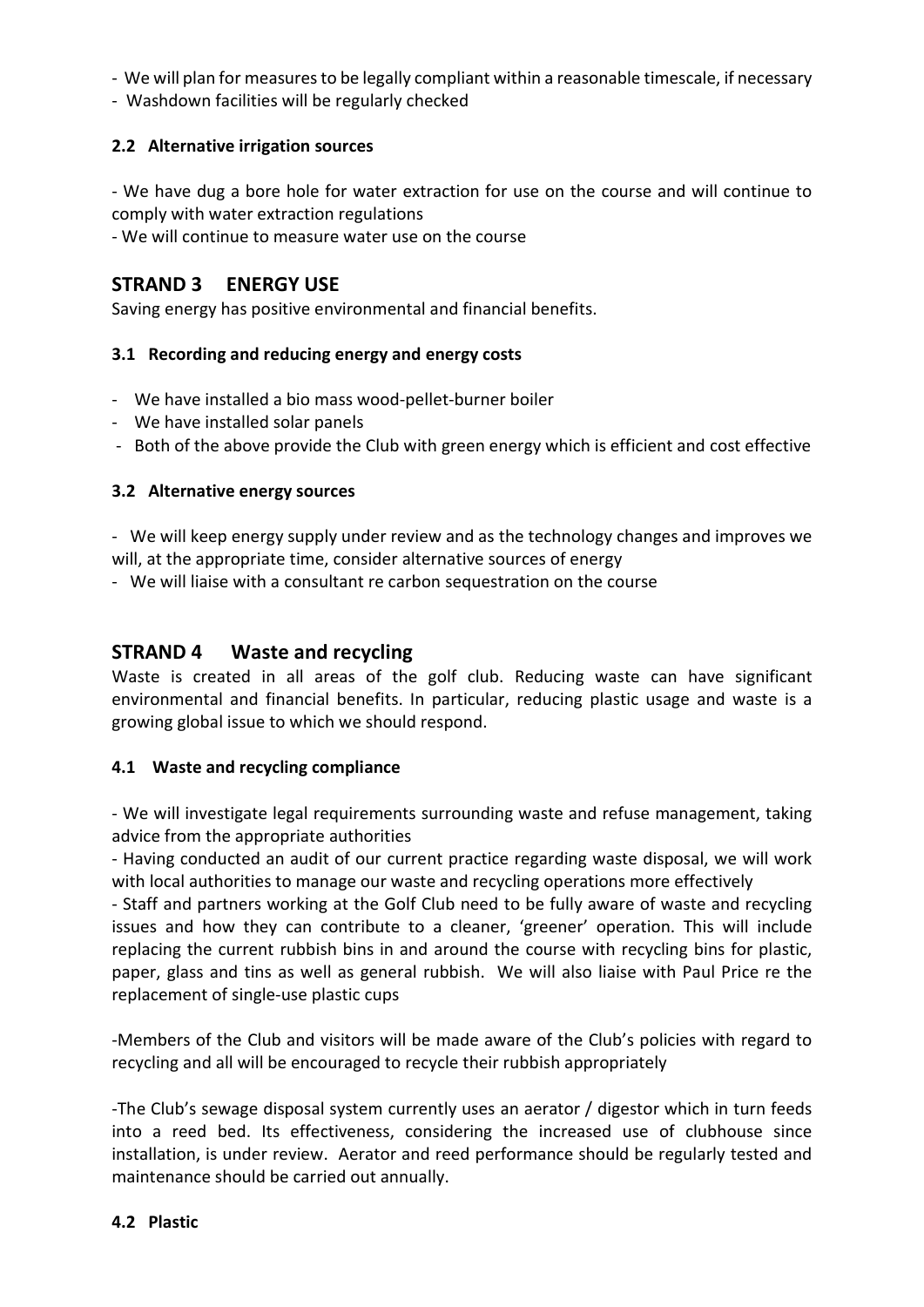- Across all areas of the Golf Club, we will seek to reduce plastic usage, especially single use plastic

# STRAND 5 CHEMICAL USE

Chemical controls are an important tool in golf course maintenance. However, chemicals must be used with care and must be stored and disposed of according to legal requirements.

## 5.1 Safe storage and disposal

- We will research the required standards for the safe storage, use and disposal of oils, fertilisers and pesticides

- We will aim to ensure that our storage facilities meet all legal requirements

- We will ensure that chemicals are only applied by qualified personnel and in appropriate weather conditions

- We will dispose of hazardous waste through an appropriate waste contractor

## 5.2 Chemical use on the golf course

- We will seek advice from the appropriate authorities on pest and disease identification and management

- Playing surfaces will be monitored to identify pests and diseases quickly and accurately

- Where possible, the control of environmental factors will be used to manage and control pests and diseases. Chemical control of pests and diseases will be employed as a last resort, once agreed damage thresholds have been breached, and once other methods have failed.

# STRAND 6 PURCHASING

The Golf Club can have an impact outside our own organisation by the careful choice and purchase of products and services.

# 6.1 Procurement policy

- We will try to minimise packaging where possible and look for packaging which is recycled or can be recycled easily

- Where possible and suitable, we will use local suppliers, especially with regard to food and seasonal products, to reduce transport costs and work in collaboration with the local economy

- We will seek to reduce or eliminate peat in our course treatment, researching alternatives to peat-based top dressings

- When purchasing equipment of any kind, we will try to purchase the most energy efficient products and those with the longest effective life

- We will look to introduce a procurement procedure that interrogates potential suppliers' positive commitment to Environmental Policies

## 6.2 Partnership with the pro shop

- We will work in partnership with David Mee and the staff in the pro shop regarding procurement policy

# STRAND 7 EDUCATION AND TRAINING